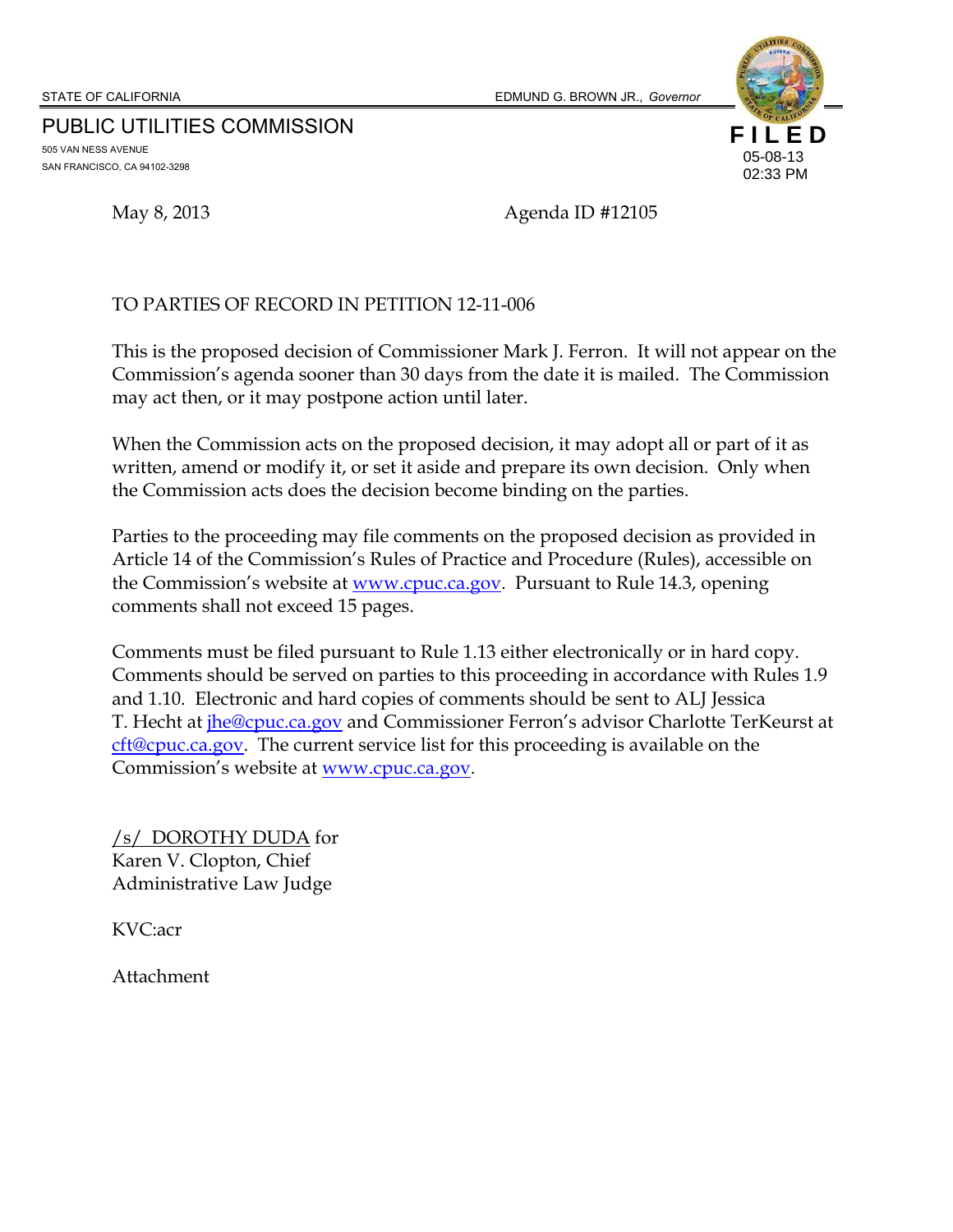#### Decision **PROPOSED DECISION OF COMMISSIONER FERRON**  (Mailed 5/8/2013)

#### **BEFORE THE PUBLIC UTILITIES COMMISSION OF THE STATE OF CALIFORNIA**

Petition to Adopt, Amend, or Repeal a Regulation Pursuant to Pub. Util. Code Section 1708.5.

Petition 12-11-006 (Filed November 8, 2012)

#### **DECISION DENYING PETITION FOR RULEMAKING AND CLOSING PROCEEDING**

#### **1. Summary**

This decision denies the Petition for Rulemaking filed by the Consumer Federation of California, The Utility Reform Network, and Privacy Rights Clearinghouse requesting that the Commission open a new rulemaking to review the privacy practices of telecommunications carriers and to develop wireless privacy standards. The Petition for Rulemaking identifies potential concerns related to the collection and use of personal information by telecommunications corporations, including companies that provide wireless telecommunications services, and suggests that existing laws and policies at the state and federal level fail to offer adequate protection for customer information. Given the lack of documented examples of actual breaches of customer privacy by telecommunications corporations, as well as the existence of a variety of laws and regulations governing the treatment of potentially sensitive customer information by businesses in general and telecommunications providers in particular, it is not clear that a review of telecommunications company privacy practices in California is needed at this time. As a result, the Commission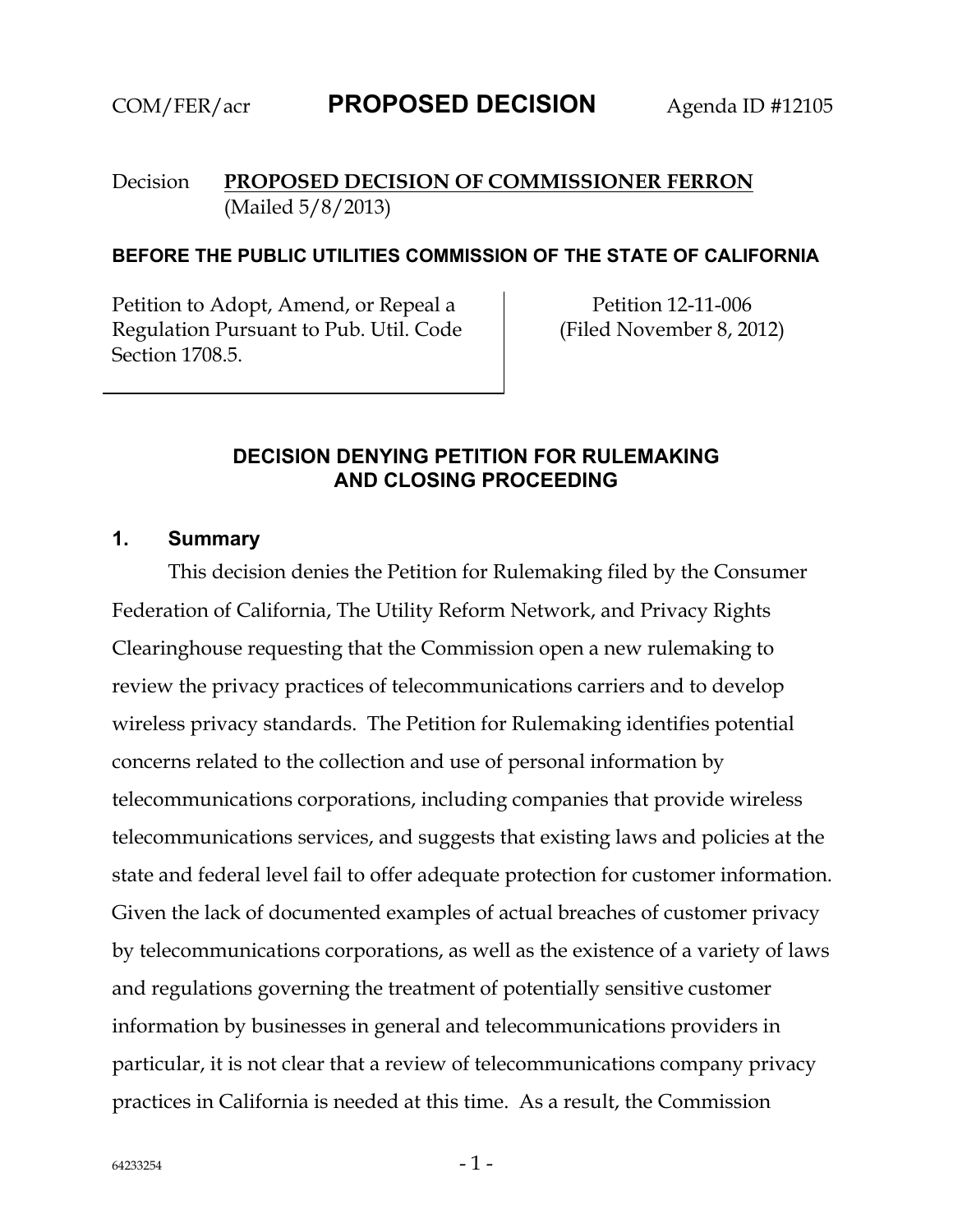declines to initiate a Rulemaking, and the Petition is denied without prejudice. Because of the importance of information privacy to California consumers, however, we intend to monitor the issues raised in this Petition and, if there appears to be a need for additional privacy rules in the future, we could open a Rulemaking at that time.

#### **2. Petition**

The "Joint Petition Of Consumer Federation Of California, The Utility Reform Network, And Privacy Rights Clearinghouse To Initiate A Proceeding To Review The Privacy Practices Of Telephone Corporations, Including Wireless Carriers; And To Develop Wireless Privacy Standards" (the petition) was filed on November 8, 2012. In this Petition, the Consumer Federation of California, The Utility Reform Network (TURN), and Privacy Rights Clearinghouse (PRC) (collectively, the petitioners) request that the Commission initiate a new rulemaking to review the customer information that telephone corporations collect or have access to, along with those companies' practices in handling and using that information once it is collected. The petitioners further ask that the Commission develop standards for the collection, handling, and sharing of customer information to ensure that customers are aware of what information may be collected and how that information may be used, and to protect the privacy of customers' information. In addition, the Petition appears to suggest that third parties under contract with telecommunications providers, as well as other third parties that use the phone as a platform (apparently, developers and distributors of phone applications or "apps"), should be subject to privacy rules developed by the Commission.

In support of their request for a rulemaking, the petitioners note that the technologies supporting telecommunications services have been developing

 $-2-$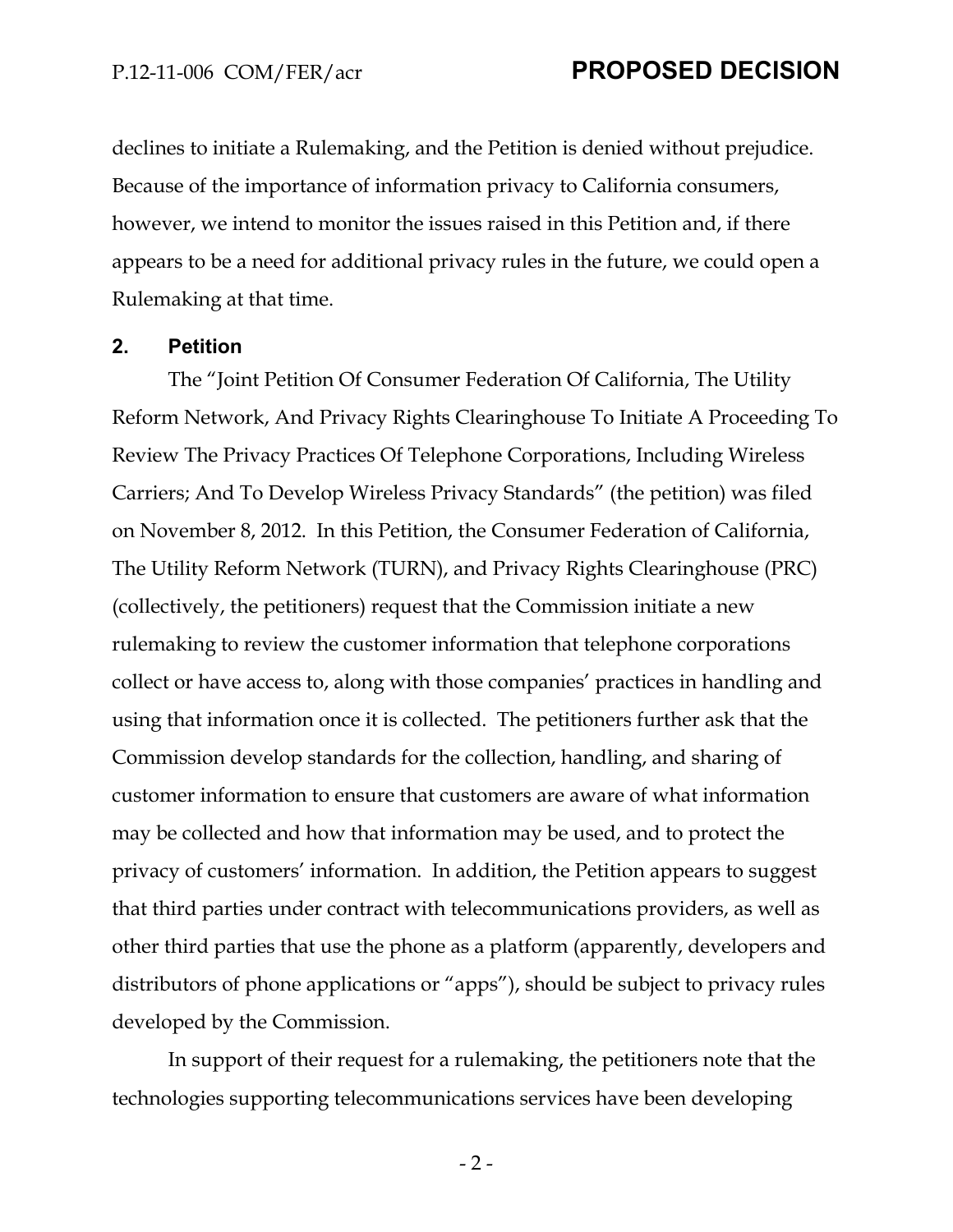rapidly in recent years, and that the rules that are currently in place may benefit from a review and possible updates to ensure their relevance to current communications technologies. Discussion in the petition focuses predominantly on concerns about the potential for violations of consumers' privacy by wireless telecommunications carriers and third parties that offer applications that operate on a wireless platform. The petitioners' recommendation for a rulemaking also urges an examination of the privacy practices and rules applicable to wireline carriers.

#### **3. Responses to the Petition**

The Commission received opening comments on this petition from CTIA – the Wireless Association (CTIA) and Pacific Bell Telephone Company dba AT&T California , New Cingular Wireless LLC. and affiliated companies (together, AT&T). MetroPCS California Inc. (MetroPCS) and the petitioners filed replies to these comments. AT&T, MetroPCS, and CTIA (collectively, the Opposing Parties) argue that the Commission should deny the petition. The Opposing Parties argue against opening a rulemaking on telecommunications companies' privacy practices on both procedural and substantive grounds. The Opposing Parties assert, among other things, that the Petition is procedurally deficient because it attempts to reach non-regulated services and providers, and because it fails to state a clear justification for new rules or a specific wording for those rules. In addition, the Opposing Parties make substantive arguments against opening a rulemaking. Overall, the Opposing Parties argue that existing laws and policies already protect the privacy of customer information and that additional rules governing the privacy of information available to telecommunications carriers (wireless or wireline) are unnecessary.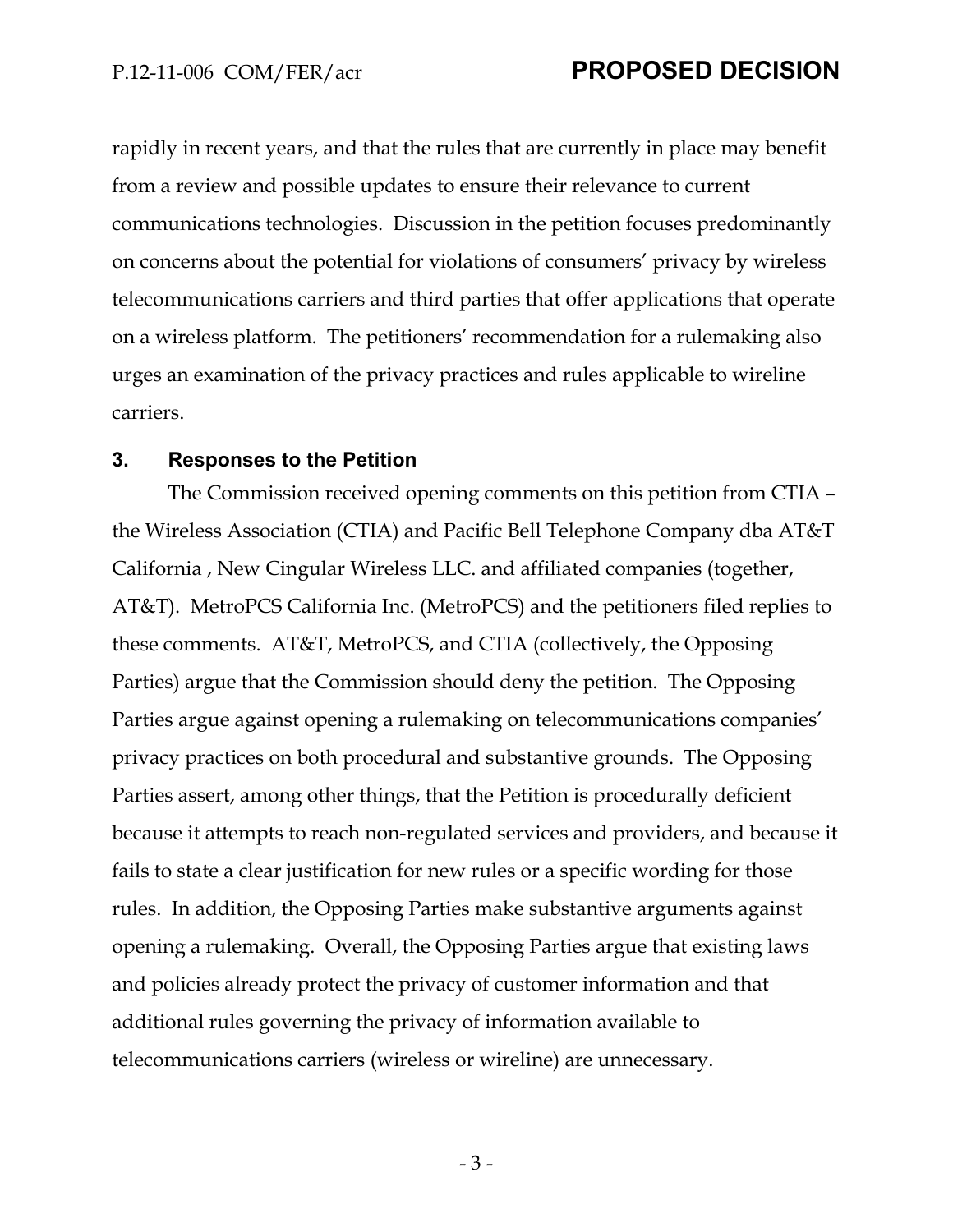The Opposing Parties further suggest that the Commission's authority over wireless carriers is limited, and report that carriers already have their own internal privacy policies in place and disclose them to the public, in conformance with California State law. The Opposing Parties also cite existing privacy laws and policies that they assert are applicable to wireline carriers, such as those governing customer proprietary network information (CPNI), which the Opposing Parties believe do not need to be revised and obviate the need for more rules.

#### **3.1. Procedural Arguments against Granting the Petition**

First, the Opposing Parties argue that the Petition fails to meet the requirements of Rule 6.3.1 AT&T asserts specifically that the Petition focuses on privacy of information accessible to wireless carriers and does not provide any justification for a review of wireline providers' privacy practices.2 CTIA and MetroPCS argue that the Petition as a whole fails to meet the requirements of Rule 6.3 because, in requesting a review of third-party practices with respect to customer information, it fails to limit its request to entities under the Commission's jurisdiction.3 In addition, CTIA argues that the Petition does not comply with the rule because it does not recommend specific wording for new rules.4 MetroPCS argues that the Petition does not "concisely state the justification for the requested relief," stating that it does not include any

-

<sup>1</sup> All references to Rules in this document are to the Commission's Rules of Practice and Procedure.

<sup>2</sup> AT&T Opening Comments filed December 10, 2012 at 4.

<sup>3</sup> MetroPCS Reply Comments filed December 20, 2012, at 4 and CTIA Opening Comments filed December 10, 2012 at 3.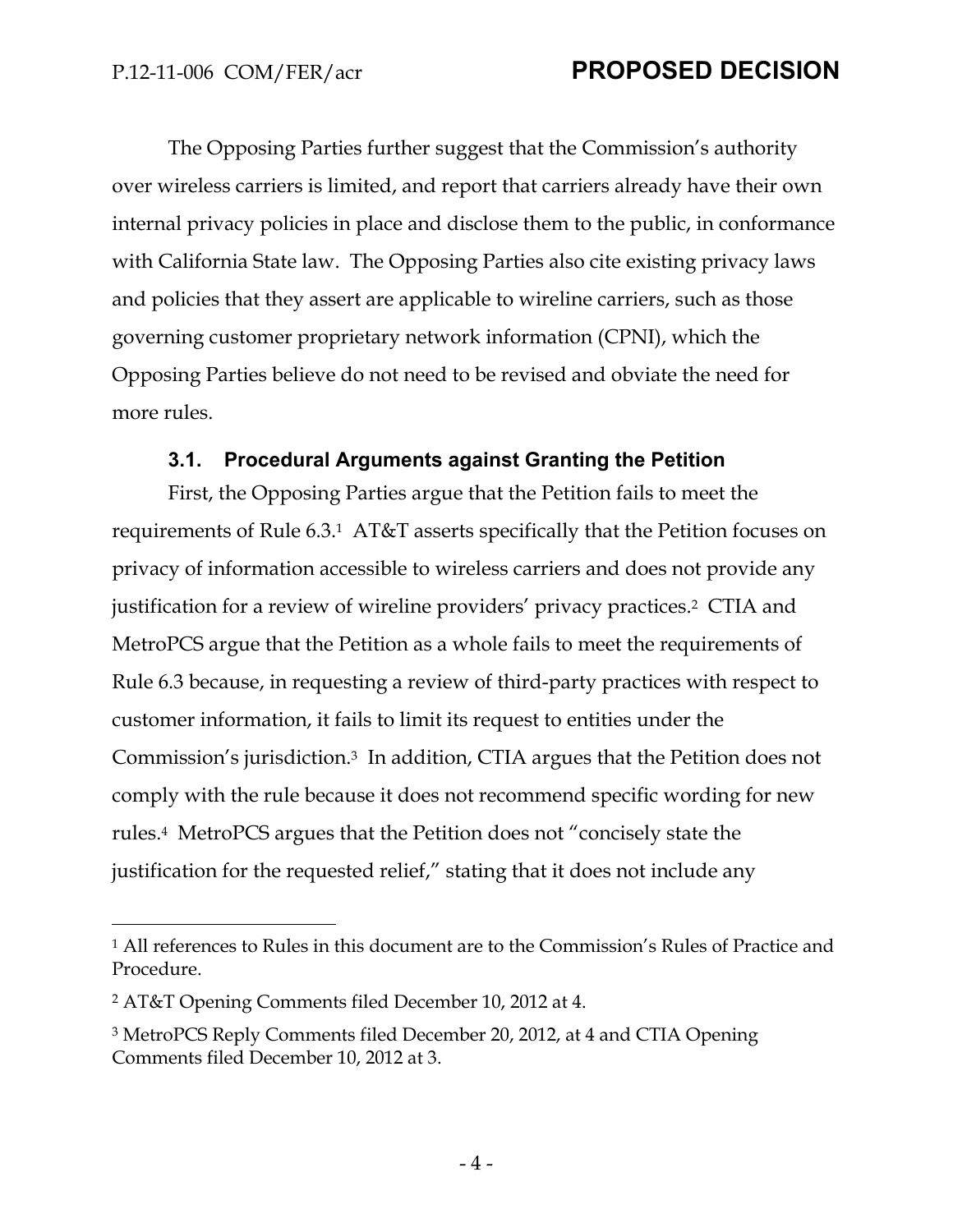evidence that current privacy rules are inadequate or could lead to customer harm.5

## **3.2. Substantive Arguments against a Rulemaking**

AT&T argues that the Commission does not have the authority to regulate third-party software developers that create "apps" or other software that may be used on what it refers to as "handheld computing devices"6 (and the petitioners call "smart phones"). AT&T asserts that the Commission's ability to regulate wireless carriers is limited, specifically noting that the Federal Communications Commission (FCC) has classified wireless broadband services as information services.7 In its discussion, AT&T appears to classify most activities customers may undertake on smart phones as "wireless broadband services" that should be considered interstate information services under the jurisdiction of the FCC.8 In support of this position, AT&T cites to the FCC Wireless Broadband Order's<sup>9</sup> description of "wireless broadband Internet access service" as "a service that uses spectrum, wireless facilities and wireless technologies to provide subscribers with high-speed (broadband) Internet access capabilities."10

5 MetroPCS at 2-3.

6 AT&T Opening Comments, December 10, 2012 at 1.

7 AT&T Opening Comments at 2.

8 AT&T Opening Comments at 2.

<sup>9</sup> *In the Matter of Appropriate Regulatory Treatment for Broadband Access to the Internet Over Wireless Networks*, WT Dkt. No. WT 07‐53, *Declaratory Ruling*, 22 FCC Rcd. 5901, 40 Communications Reg. (P&F) 942, FCC 07‐30 (rel. Mar. 23, 2007).

10 WT Dkt. No. WT07-53.

 <sup>4</sup> CTIA Opening Comments at 3.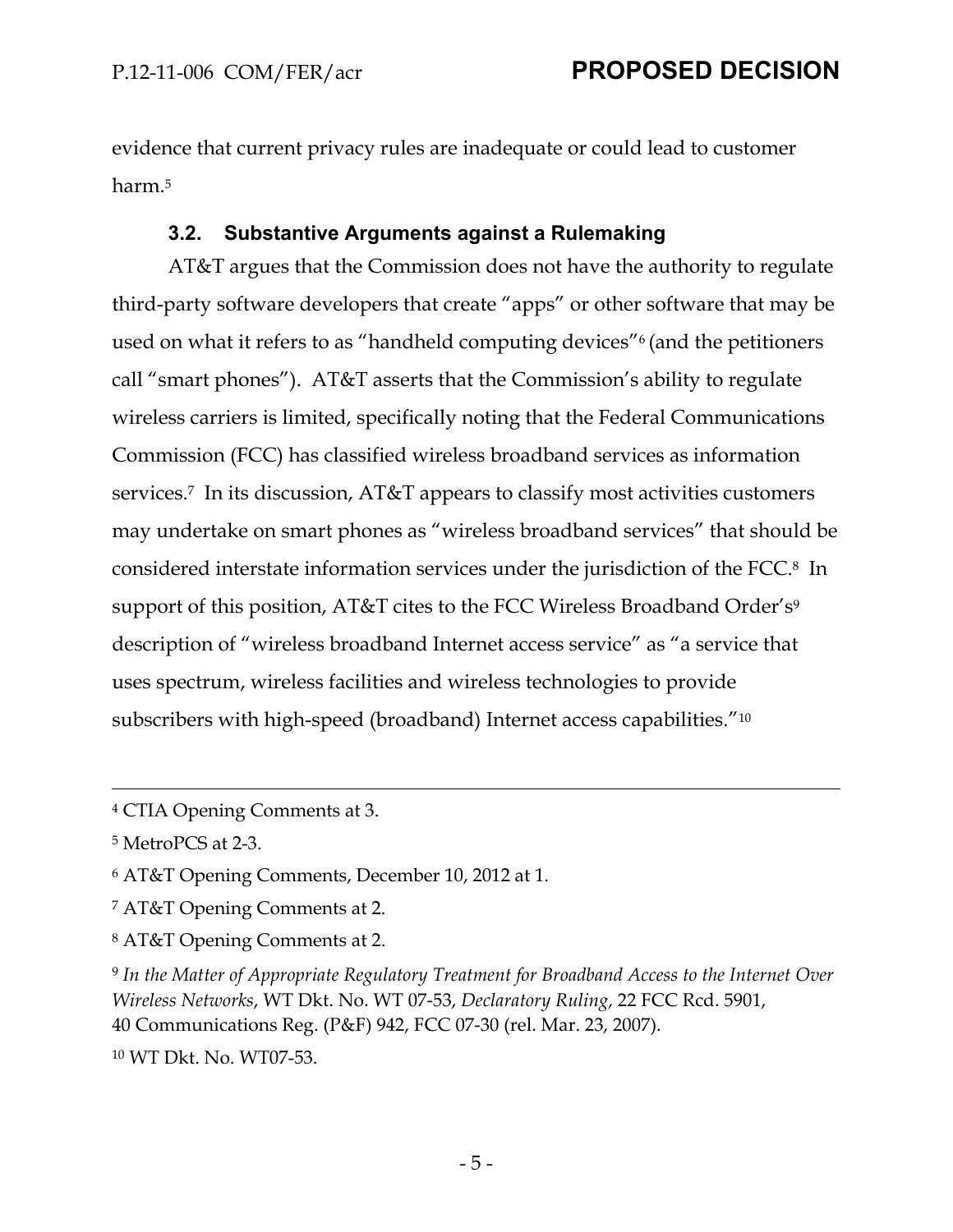In addition, the Opposing Parties argue that there are already rules and policies in place to protect customer information collected by telecommunications carriers, so additional rules are not needed. For example, CTIA cites Section 222 of the Federal Communications Act, which requires carriers to protect the confidentiality of CPNI.11 CTIA also argues that the Federal Trade Commission (FTC) has the authority under Section 5 of the FTC Act and the Children's Online Privacy Protection Act (COPPA) to take action against unfair or deceptive business practices and ensure privacy of information about children, and that it can use this authority to protect customer information or take action against companies that violate their own posted privacy policies.12 CTIA also notes that California law requires mobile carriers and app developers to post privacy policies, and that, like the FTC, the California Attorney General's office may act to enforce those policies if they are not followed.13

#### **4. Discussion**

As noted above, both the State of California and the federal government have enacted laws and policies that protect the privacy of consumers' personal information. The Commission recognizes the importance of protecting the privacy of customer information, and is addressing issues related to the privacy of energy user data in the ongoing Smart Grid proceeding, Rulemaking (R.) 08-12-009. That proceeding is exploring the balance between making information (generally aggregated or de-identified) available for various

12 CTIA at 8.

 $\overline{a}$ 

13 CTIA at 9.

<sup>11</sup> CTIA at 4-7.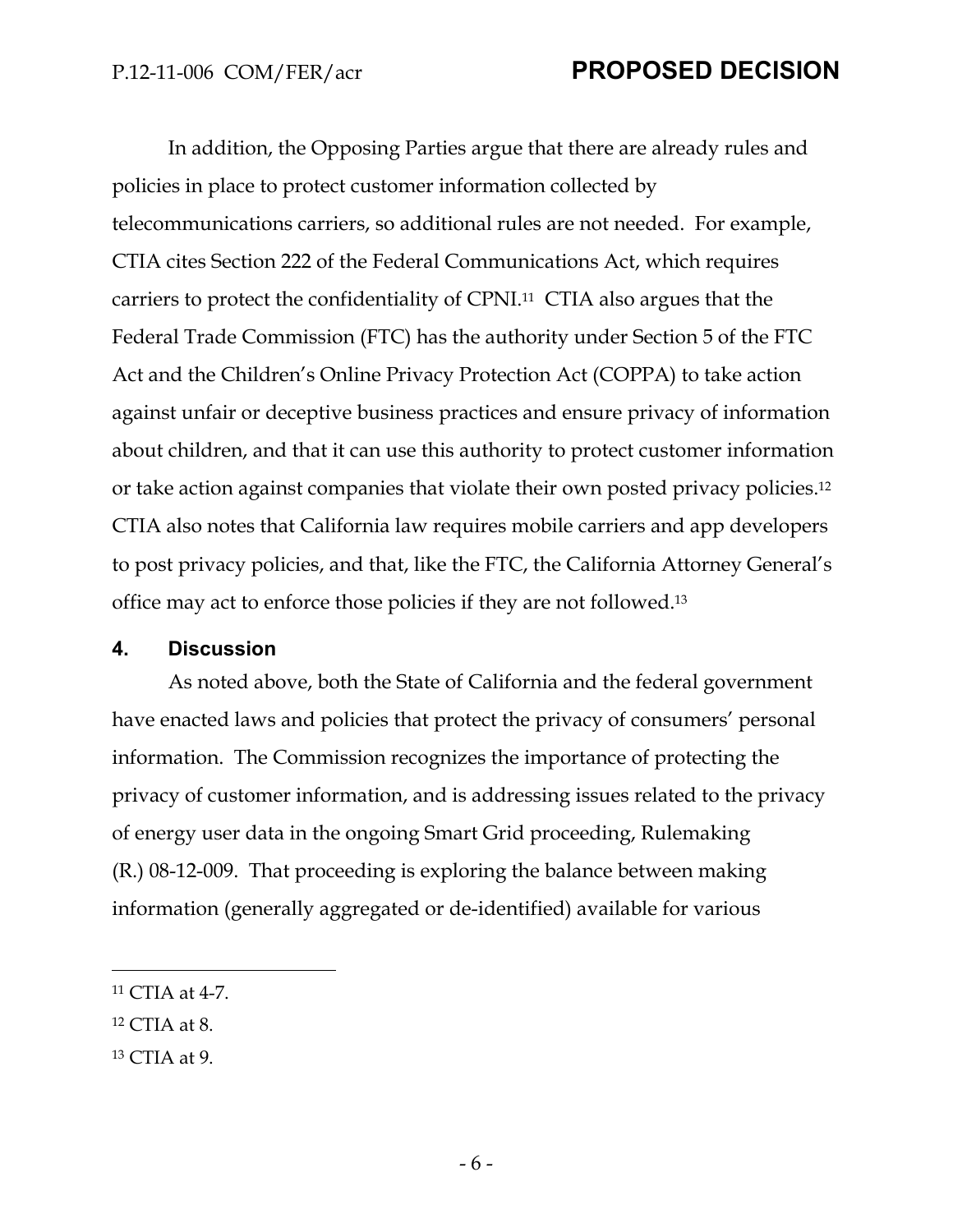legitimate purposes (for example, for research on energy usage patterns, to support Commission programs such as energy efficiency, and/or to support technological innovation that may facilitate reaching Commission or state policy goals) and protecting individuals' right to control the use of potentially sensitive information that could potentially be matched to an individual.

As noted by the Opposing Parties, there are currently federal and state laws and rules governing the protection and use of CPNI information. Relevant laws include 47 USC Section 222 (Section 222 of the Federal Communications Act), which defines CPNI as "information that relates to the quantity, technical configuration, types destination, location, and amount of use of a telecommunications service . . . that is made available to the carrier by the customer solely by virtue of the carrier-customer relationship."14 Under this federal law, CPNI also includes "information contained in bills pertaining to telephone exchange service… received by a customer of a carrier," other than subscriber information.15 Similarly, the Public Utilities (P.U.) Code of the State of California prohibits telecommunications carriers from disclosing customer information including calling patterns, financial information, and purchased services.16 A variety of California privacy and consumer protection laws apply to all telecommunications corporations, including wireless carriers. Similarly, federal CPNI protections apply to all telecommunications carriers, including

16 P.U. Code Section 2891.

-

<sup>14 47</sup> USC Section 222(h)(1)(A).

<sup>15 47</sup> USC Section 222(h)(1)(B).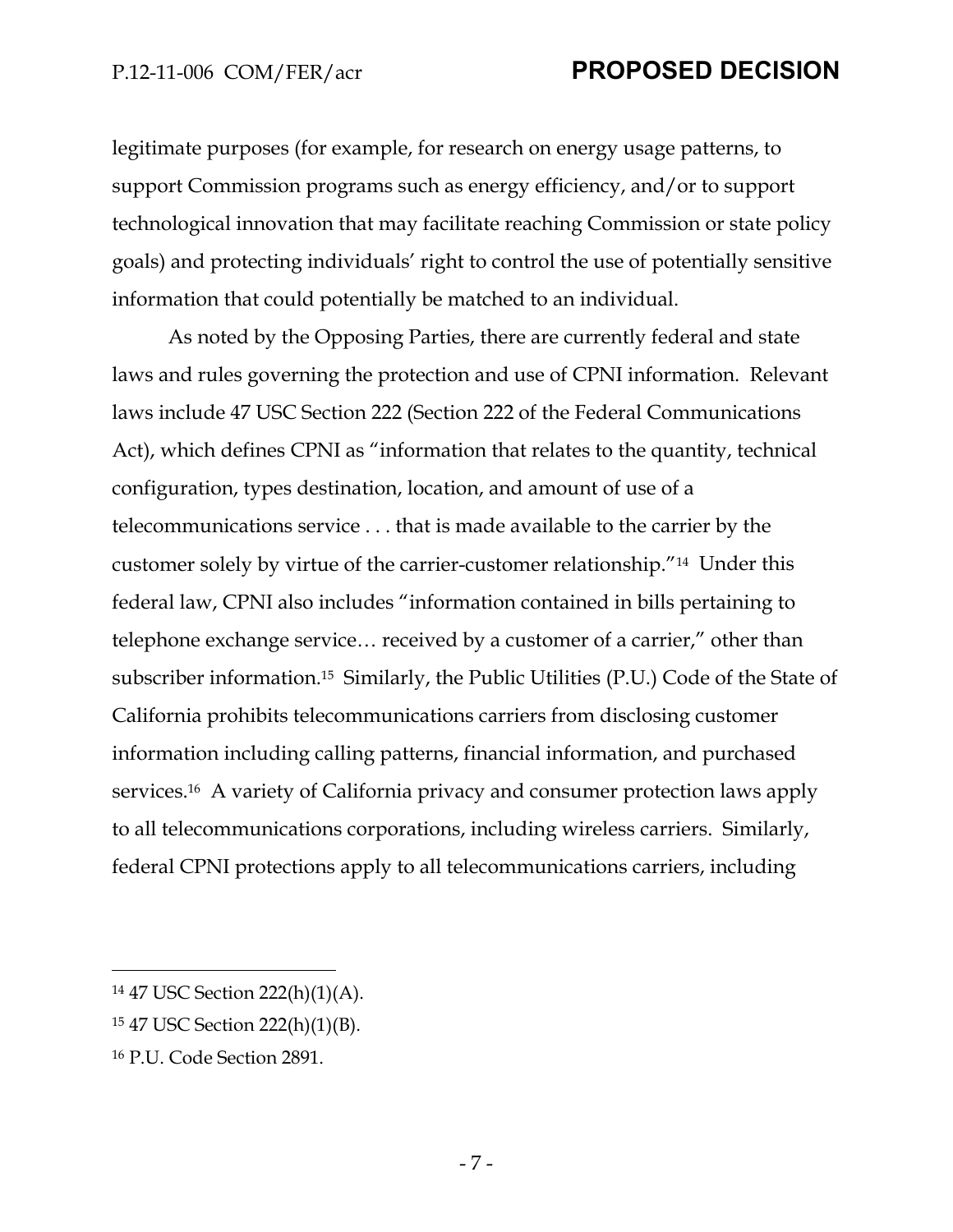wireless. An FCC order issued in 2007<sup>17</sup> requires carriers to (among other things) take specific actions to protect CPNI information from unauthorized disclosure, notify customers of instances of unauthorized disclosure, and require carriers to obtain opt-in consent from a customer before disclosing a customer's CPNI to a carrier's joint venture partners or independent contractors for marketing. In that order, the FCC agreed with "commenters that assert that [the FCC] should allow states to also create rules protecting CPNI," acknowledging that states are not pre-empted from enacting their own privacy rules.18

In addition, the State of California requires most providers of mobile and on-line services to develop and make available to customers their own privacy policies, which specify what information they collect and how it may be used. Like other businesses, mobile and on-line services associated with telecommunications corporations are bound by the requirement to provide and abide by such privacy policies. In addition, certain agencies, including the FTC at the federal level and the California State Attorney General's Office, have authority under existing anti-fraud laws and other policies to investigate breaches of and to enforce compliance with companies' privacy policies.19

Based on the record of this proceeding and this review of existing restrictions on telecommunications carriers' use of customer information, it is not

-

<sup>17</sup> *Implementation of the Telecommunications Act of 1996: Telecommunications Carriers' Use of Customer Proprietary Network Information and Other Customer Information; IP-Enabled Services*, CC Docket No. 96-115; WC Docket No. 04-36, Report and Order and Further Notice of Proposed Rulemaking, 22 FCC Rcd 6929 (2007)("EPIC CPNI Order").

<sup>18</sup> *EPIC CPN*I Order, 22 FCC Rcd 6957-6958.

<sup>19</sup> For example, the FTC under 15 U.S.C. § 45 and the California State Attorney General's Office under Cal. Bus. & Prof. Code §§ 22575-79.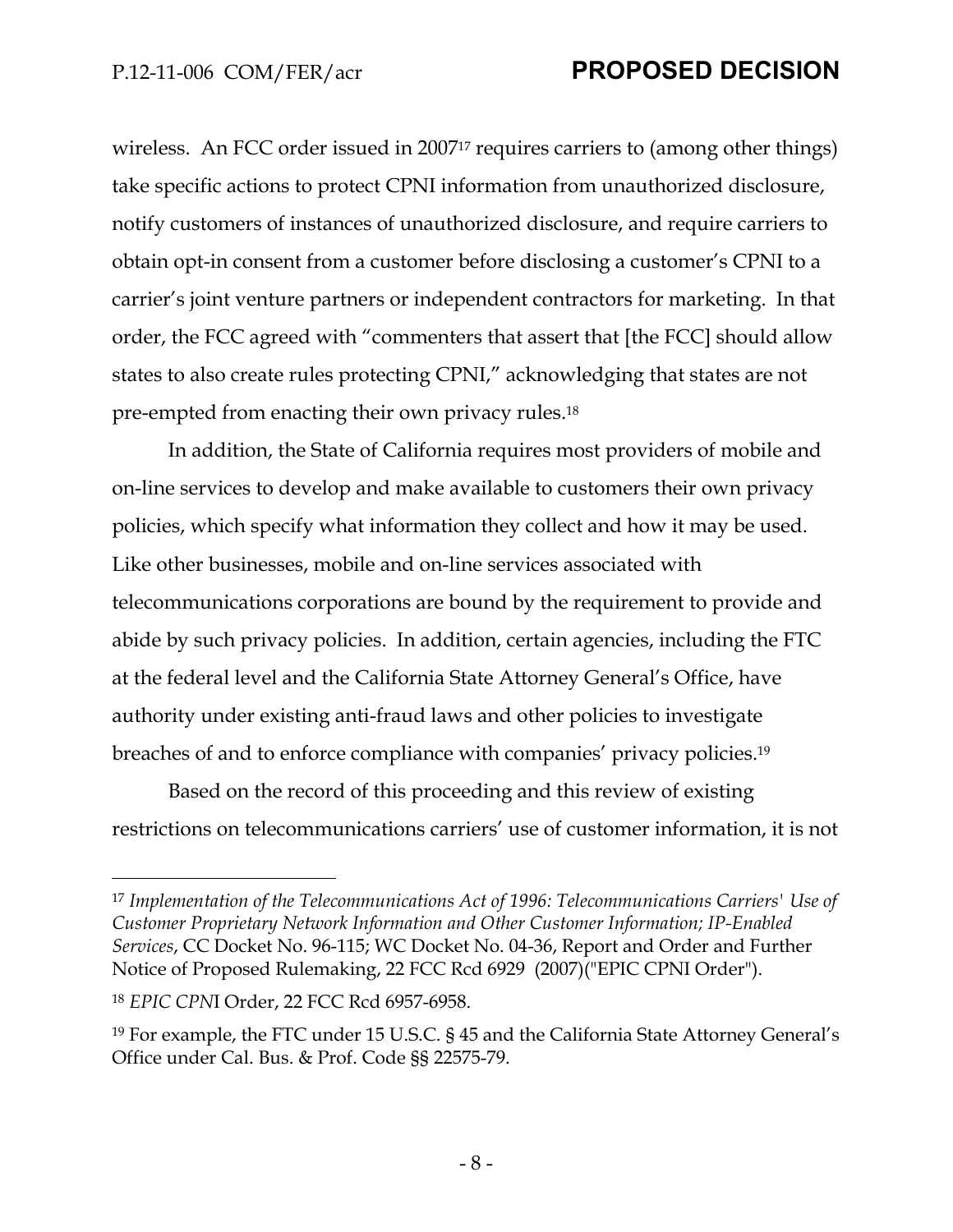clear that additional rules are needed to ensure appropriate treatment of sensitive customer information by telecommunications corporations. Much of the discussion in the petition focuses on third-party applications, which appear to be governed by existing state laws and policies that require development and disclosure of privacy policies, and are primarily enforced by entities other than this Commission. The petition does not clearly identify the types of information the petitioners believe are accessible to or collected by telecommunications corporations that are not currently protected by CPNI and other existing privacy protections. Similarly, the petition does not provide information on the circumstances under which petitioners believe that such information is being used or distributed in a way that violates customer privacy and causes harm. In the absence of clearer documentation of gaps in existing privacy laws and regulations, as well as examples of actual instances of harm from such privacy violations, we decline to open a rulemaking to review telecommunications corporations' privacy practices at this time.

Because of the rapid changes in communications-related technologies and the services facilitated by those technologies, however, we recognize the possibility that concerns related to telecommunications corporations' privacy practices may arise that are not adequately addressed through existing privacy laws and policies. As a result, we intend to track developments related to the treatment of customer information in the telecommunications industry, and we will reassess the need for a rulemaking on these issues, as appropriate, based on new information. We encourage parties to inform us of relevant developments that suggest the need for greater scrutiny of telecommunications privacy practices, including any instances in which customer information is collected or used inappropriately by wireless or other carriers. In particular, parties should

- 9 -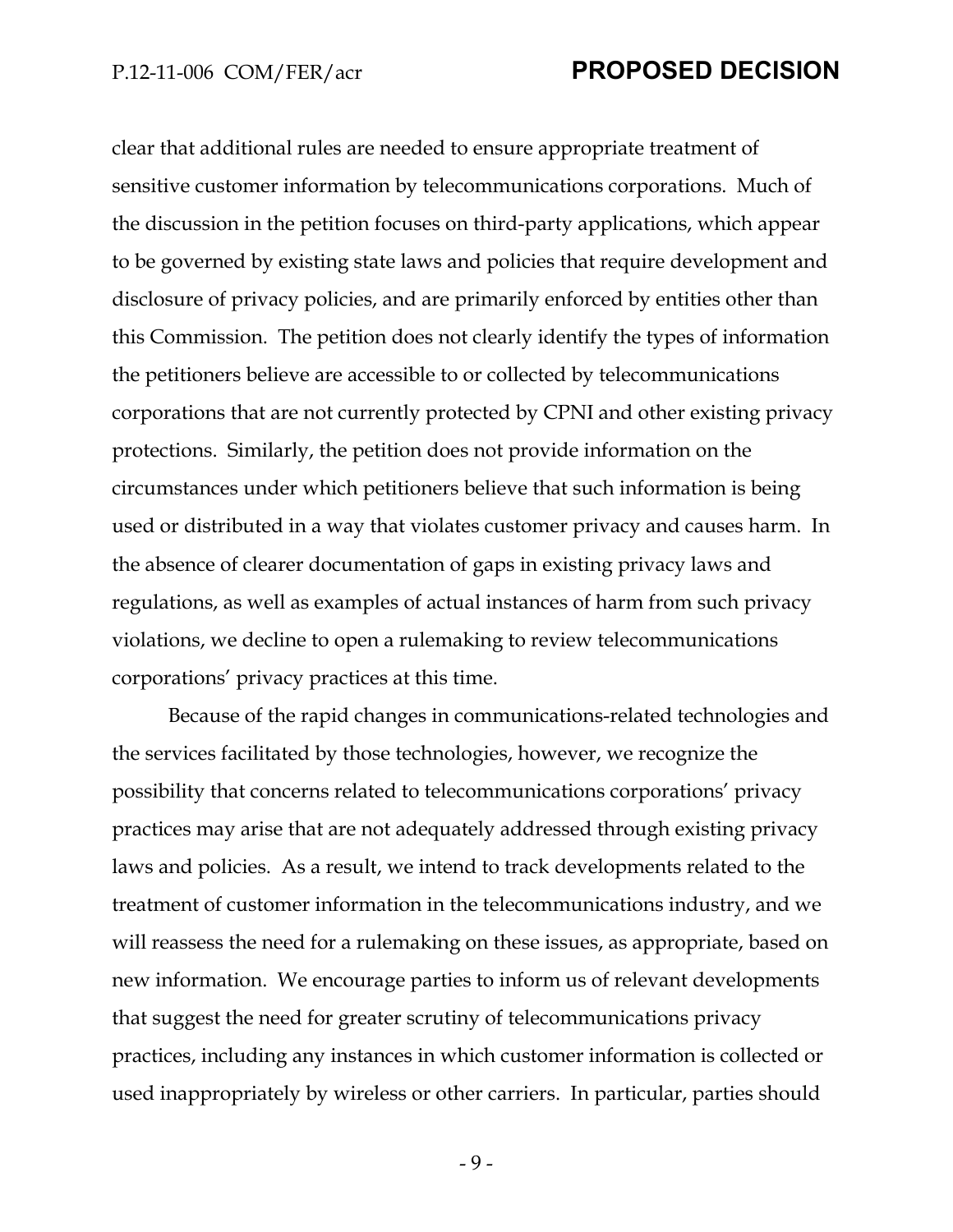bring to the Commission's attention any instances in which telecommunications providers, including wireless providers, release information in violation of existing privacy laws and policies, or treat sensitive customer information in a way that violates customers' privacy and could lead to harm. If we find persuasive indications of specific problems, it may be appropriate to open a rulemaking on these issues in the future.

#### **5. Comments on Proposed Decision**

The proposed decision of the assigned Commissioner in this matter was mailed to parties in accordance with Pub. Util. Code § 311, and comments were allowed in accordance with Rule 14.3 of the Commission's Rules of Practice and Procedure. Comments were filed on \_\_\_\_\_\_\_\_\_\_\_\_\_\_. Reply comments were filed on  $\_\_\_\_\_\_\_\_\_\_\_\_\_$ 

### **6. Assignment of Proceeding**

Mark J. Ferron is the assigned Commissioner and Jessica T. Hecht is the assigned ALJ in this proceeding.

### **Findings of Fact**

1. Both the state of California and the federal government have existing laws and policies that protect the privacy of consumers' personal information.

2. Federal CPNI privacy protections apply to wireline, wireless, and other carriers.

3. The state of California has privacy and consumer protection laws and regulations that apply to telecommunications carriers.

4. The petition does not provide clear documentation of gaps in existing privacy laws and regulations or examples of actual instances of harm from privacy violations by telecommunications corporations.